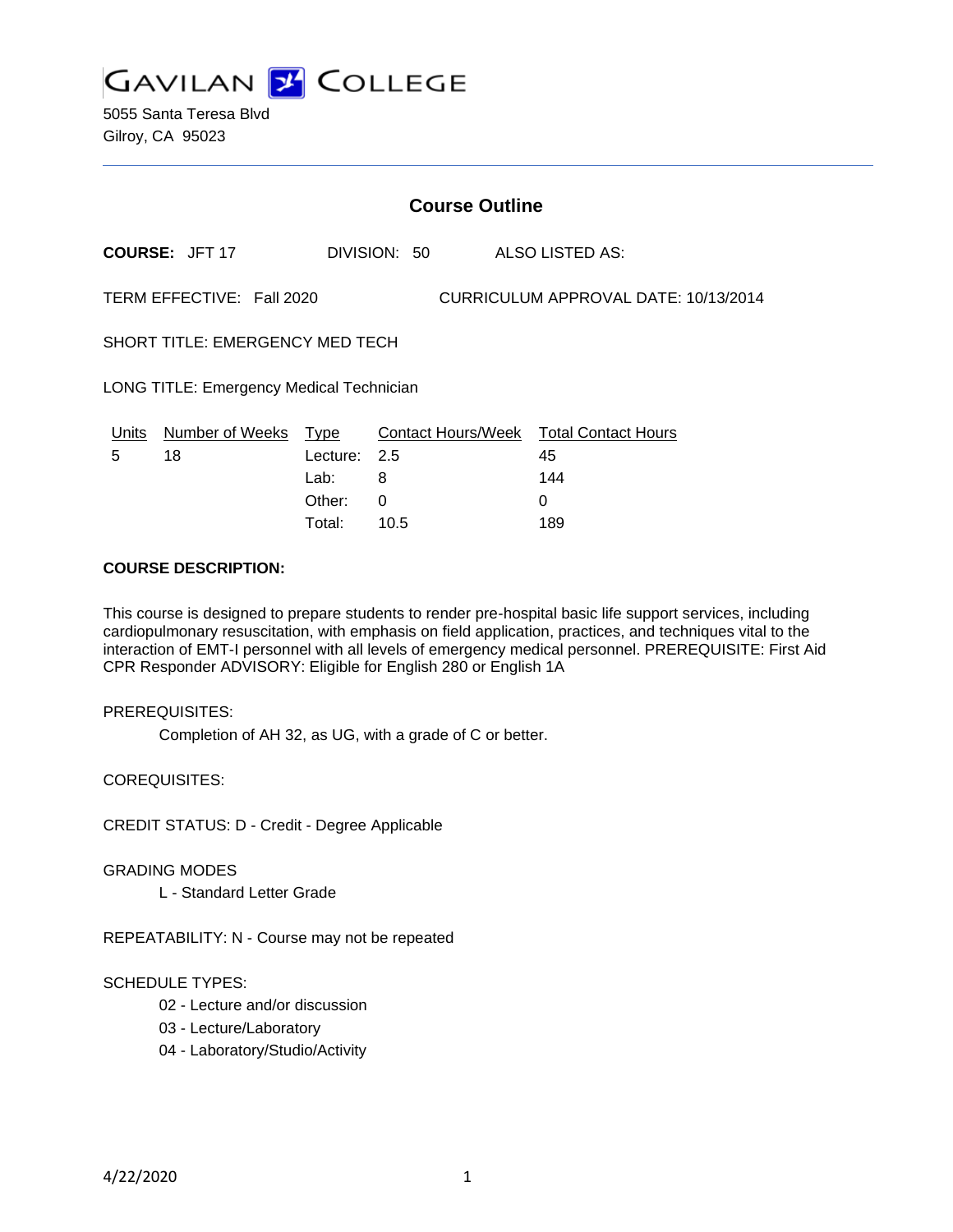### **STUDENT LEARNING OUTCOMES:**

By the end of this course, a student should:

1. Describe the basic concepts of human anatomy and physiology.

2. Demonstrate several emergency care procedures under simulated conditions.

3. Apply fundamental knowledge of the emergency medical services (EMS) system, safety/well-being of the emergency medical technician (EMT), medical/legal, and ethical issues to the provision of emergency care.

### **CONTENT, STUDENT PERFORMANCE OBJECTIVES, OUT-OF-CLASS ASSIGNMENTS**

Curriculum Approval Date: 10/13/2014

Lecture Content:

Content:

- I. Introduction to Medical Care (9 hours)
- a. Emergency medical services system
- b. Roles and responsibilities of the EMT Basic
- II. Workforce Safety and Wellness (9 hours)
- a. Infectious Diseases
- b.Personal protection equipment (PPE)
- III. Medical/Legal and Ethical Issues (9 hours)
- a. Ethical responsibilities
- b. Advance directives, consent, refusals
- c. Organ donors
- IV. Communications and Documentation (9 hours)
- a. Therapeutic communication
- b. Documentation
- 1. Recording patient findings
- 2. Report writing
- V. Medical Terminology (9 hours)
- a. The four components
- b. Directional terms

Because of the integrated nature of the lab/lecture method of instruction,

the content for both lecture and lab are infused is some subjects.

Lab Content:

- VI. The Human Body (6 hours)
- a. Anatomy
- b. Physiology
- c. Pathophysiology
- VII. Life Span Development (2 hours)
- a. Stages of Life
- b. Infants
- VIII. Lifting and Moving Patients (3 hours)
- a. Patient moving equipment
- b. Technical skills
- IX. Patient Assessment (6 hours)
- a. Assessment Findings
- b. Scene Size-Up
- c. Primary Assessment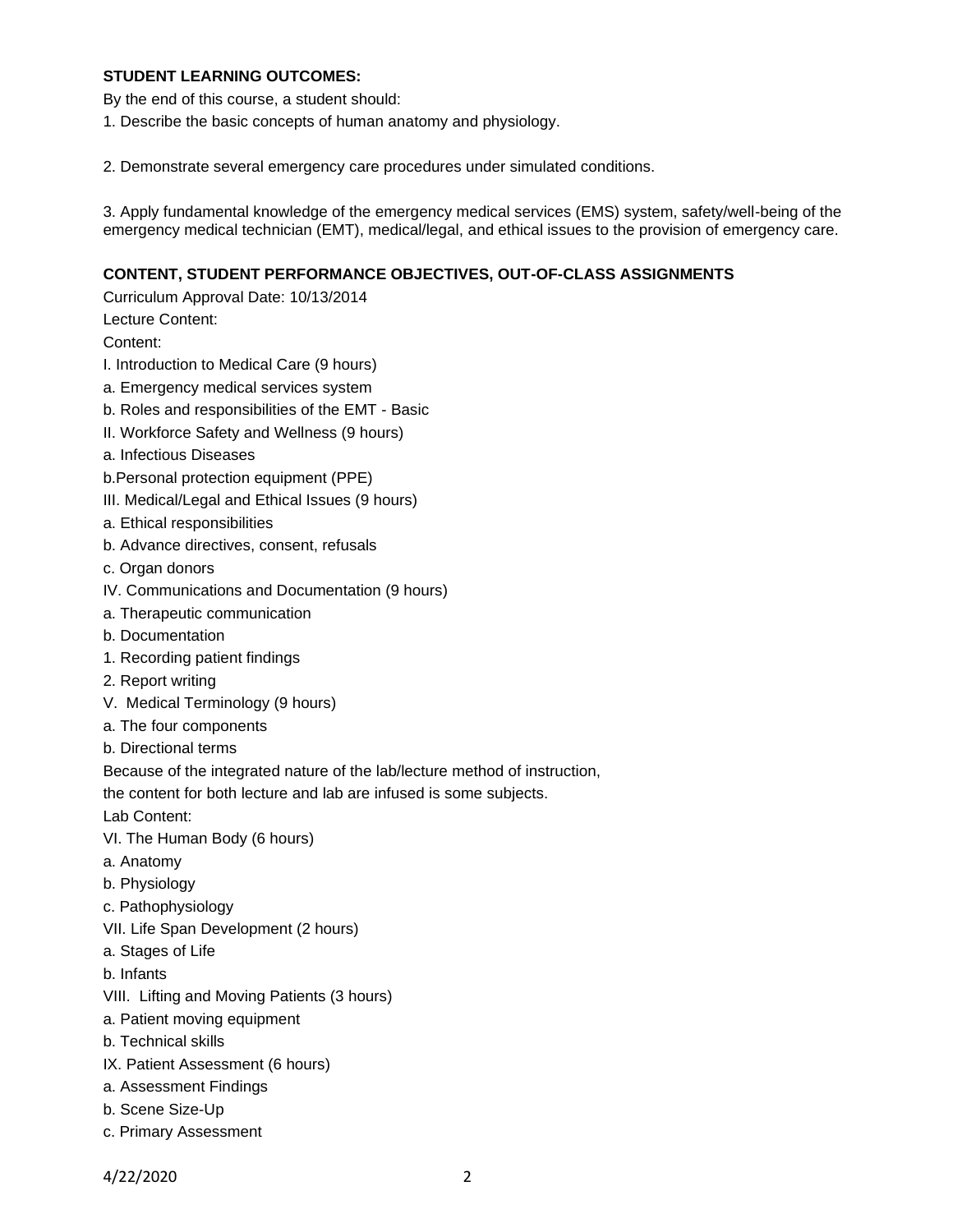- d. History Taking
- e. Secondary Assessment
- f. Monitoring Devises
- g. Reassessment
- X. Airway Management (6 hours)
- a. Airway anatomy
- b. Airway Assessment
- c. Respiration
- b. Artificial Ventilation
- d. Pathophysiolgy
- XI. Principles of Pharmacology (4 hours)
- a. Medication Administration
- b. Emergency Medications
- XII. Shock (2 hours)
- a. Shock
- b. Resuscitation
- XIII. Basic Life Support Resuscitation (4 hours)
- a. Respiratory failure or arrest
- b. Cardiac failure or arrest
- c. CPR and AED
- XIV. Medical Overview (4 hours)
- a. Medicine
- b. Transport
- c. Destination
- d. Infectious disease management
- XV. Respiratory Emergencies (3 hours)
- a. Anatomy
- b. Signs and symptoms
- c. Management
- XVI. Cardiovascular Emergencies (3 hours)
- a. Medicine
- b. Signs and symptoms
- c. Assessment and management
- XVII. Neurological Emergencies (3 hours)
- a. Medicine
- b. Anatomy of brain and spinal cord
- c. Assessment
- d. Management
- XVIII. Gastrointestinal and Urologic Emergencies (3 hours)
- a. Medicine
- b. Abdominal and Gastrointestinal Disorders
- c. Genitourinary / Renal
- XIX. Endocrine and Hematologic Emergencies (3 hours)
- a. Medicine
- b. Endocrine Disorders
- c. Hematology
- XX. Immunologic Emergencies (3 hours)
- a. Medicine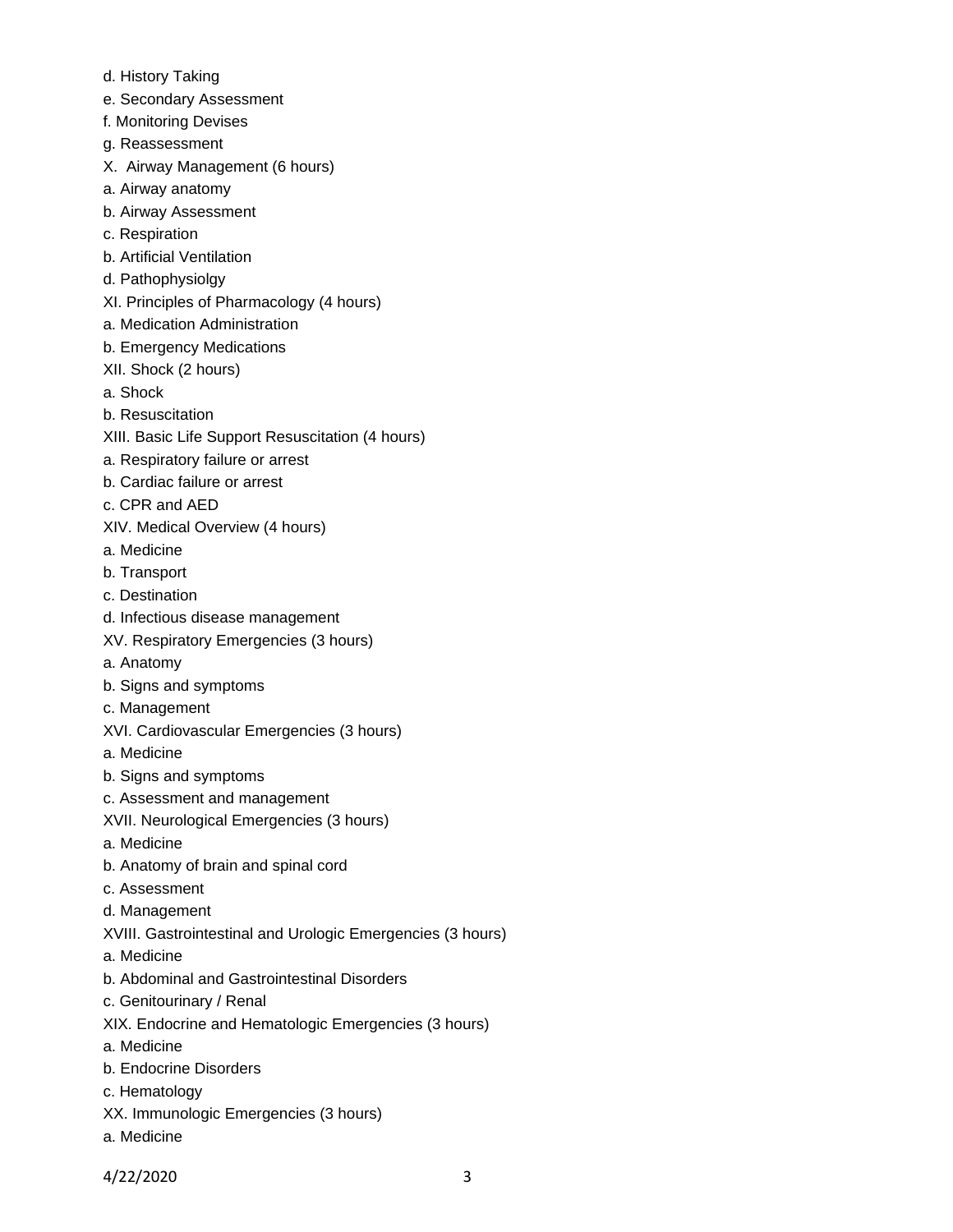- b. Immunology
- c. Hypersensitivity disorders
- d. Anaphylactic reactions
- XXI. Toxicology (3 hours)
- a. Medicine
- b. Recognition and management
- XXII. Psychiatric Emergencies (3 hours)
- a. Medicine
- b. Recognition of Behaviors that pose a risk
- c. Assessment and management
- XXIII. Gynecologic Emergencies (4 hours)
- a. Medicine
- b. Vaginal bleeding
- c. sexual assault
- d. Infections
- e. Management
- XXIV. Trauma Overview (4 hours)
- a. Rapid transport and destination issues
- b. Multi-system trauma
- c. Blast injuries
- d. Management of the trauma patient
- XXV. Bleeding (3 hours)
- a. Recognition and management of bleeding
- b. Assessment and management
- XXVI. Soft-Tissue Injuries (2 hours)
- a. Wounds
- b. Burns
- c. Chemicals in eyes or on skin
- XXVII. Face and Neck Injuries (6 hours)
- a. Nosebleed
- b. Spine trauma
- c. Spine trauma
- d. Facial fractures
- e. Skull fractures
- f. foreign bodies in the eyes
- g. Dental trauma
- XXVIII. Head and Spine Injuries (6 hours)
- a. Penetrating neck trauma
- b. Laryngotracheal injuries
- c. Spine trauma
- d. Facial fractures
- e. Skull fractures
- f. Foriegn bodies in eyes
- g. Dental trauma
- XXIX. Chest Injuries (6 hours)
- a. Blunt versus penetrating mechanisms
- b. Hemothorax
- c. Pneumothorax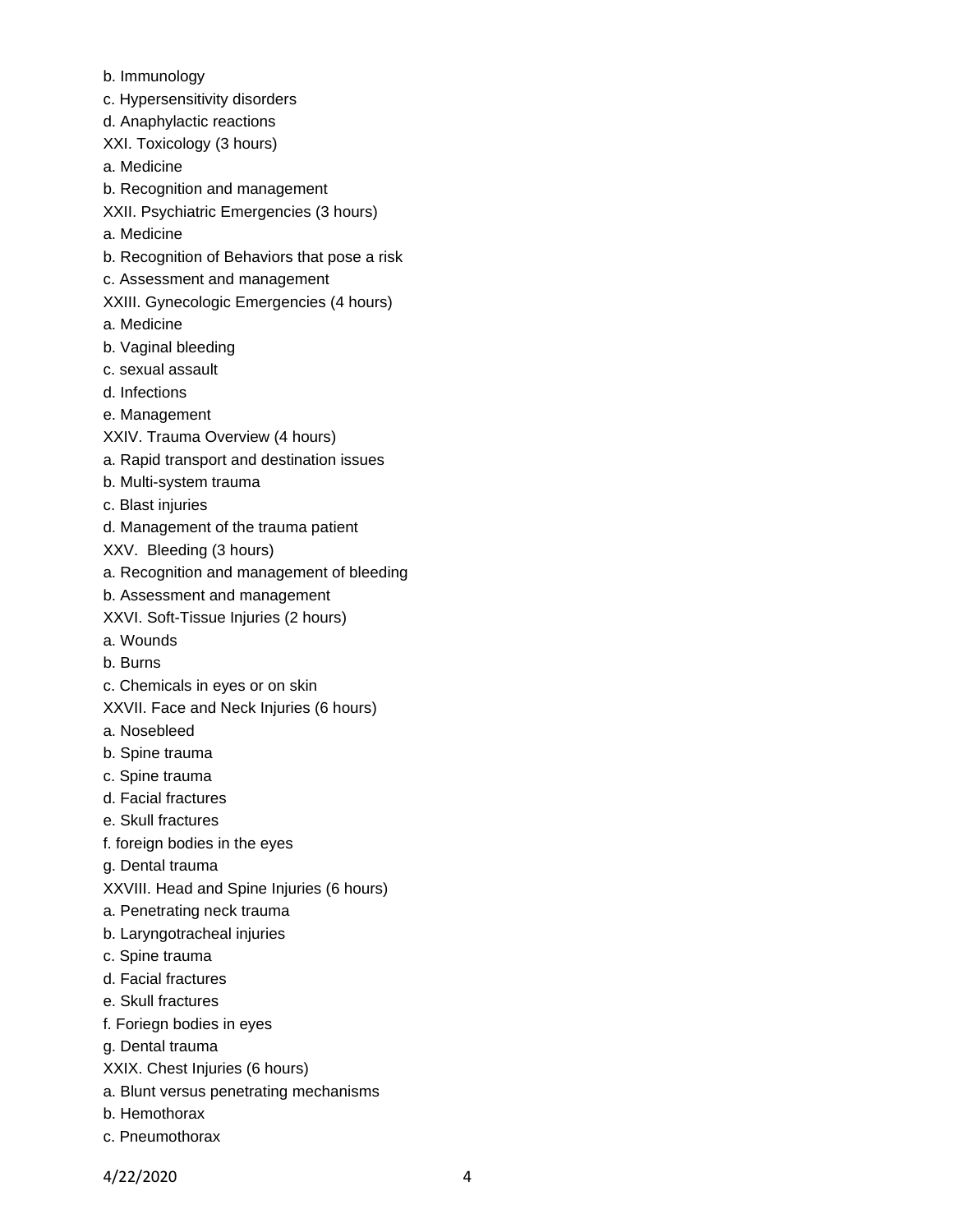- d. Cardiac tamponade
- e. Rib fractures
- f. Flail chest
- g. Commotio cordis
- XXX. Abdominal and Genitourinary Injuries (4 hours)
- a. Evisceration
- b. Impaled Object
- c. Injuries to the external genitalia
- d. Vaginal bleeding due to trauma
- e. Sexual assault
- XXXI. Orthopaedic Injuries (5 hours)
- a. Open fractures
- b. Closed fractures
- c. Dislocations
- d. Amputations
- e. Sprains/strains
- f. Pelvic fractures
- g. Amputations/replantation
- XXXII. Environmental Emergencies (5 hours)
- a. Submersion incidents
- b. Temperature related illness
- c. Near drowning
- d. Bites and envenomations
- e. Dysbarism
- f. Electrical injury
- g. Radiation exposure
- XXXIII. Obstetrics and Neonatal Care (6 hours)
- a. Normal Delivery
- b. Abnormal delivery
- c. Third trimester bleeding
- d. Sponaneous abortion/ miscarriage
- e. Ectopic pregnancy
- f. Preeclmpsia/Eclampsia
- g. Neonatal care
- h. Trauma
- i. Special considerations in trauma
- XXXIV. Pediatric Emergencies (6 hours)
- a. Patients with special challenges
- b. Upper airway obstruction
- c. Lower airway reactive disease
- d. Respiratory distress
- e. Shock
- f. Seizures
- g. Sudden infant death syndrome
- h. Trauma
- XXXV. Geriatric Emergencies (6 hours)
- a. Impact of age-related changes on assessment and care
- b. Cardiovascular diseases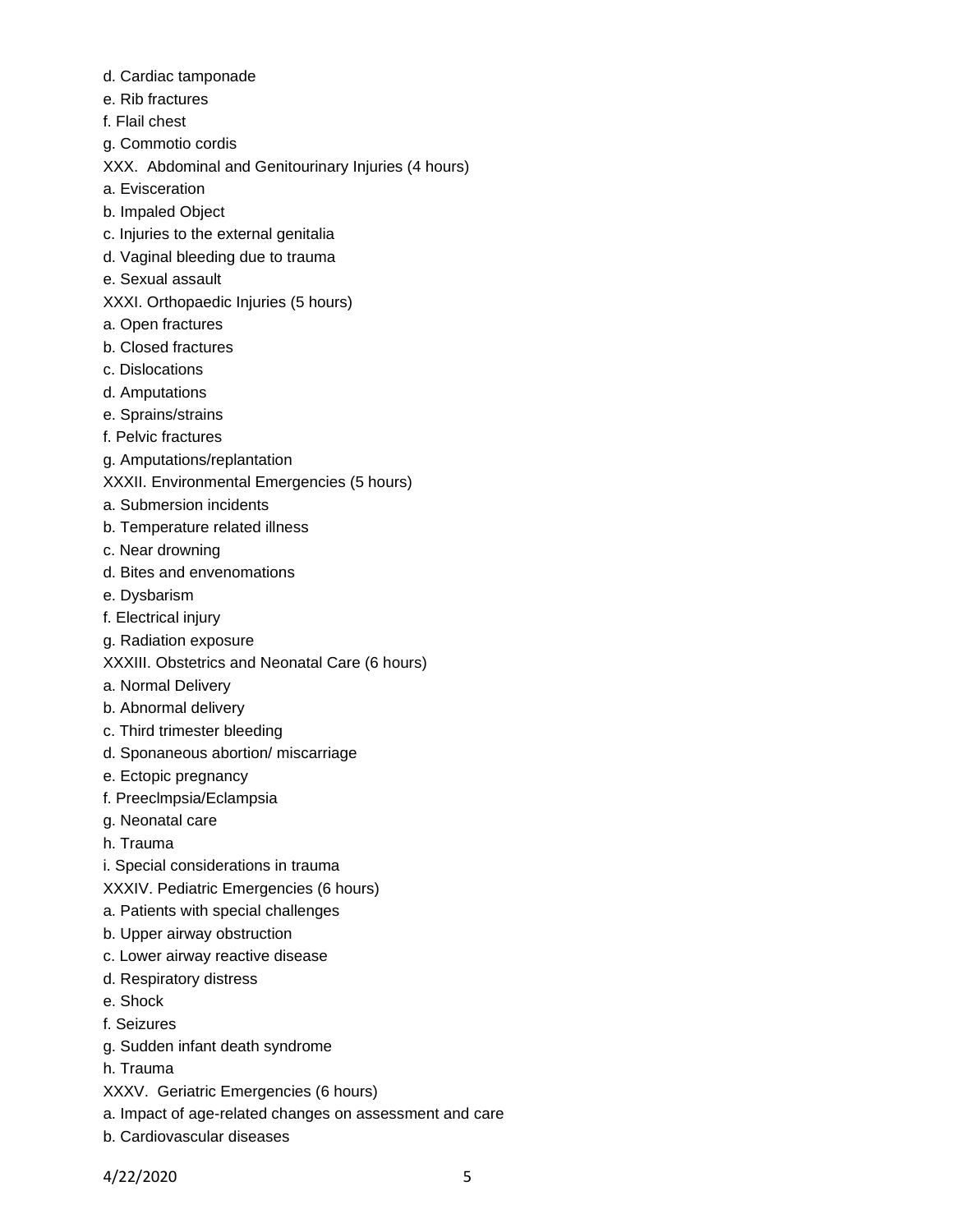- c. Respiratory diseases
- d. Neurological diseases
- e. Endocrine disease
- f. Dementia
- g. Patients with special challenges
- h. Trauma
- XXXVI. Patients with special challenges (6 hours)
- a. Abuse
- b. Neglect
- c. Homelessness
- d. Poverty
- e. Bariatrics
- f. Technology dependent
- g. Tracheostomy care/dysfuntion
- h. Home care
- i. Sensory deficity / loss
- j. Developmental disability
- XXXVII. Transport Operations (2 hours)
- a. Ambulance
- b. Air Medical
- c. Medicine
- d. Infectious Diseases
- XXXVIII. Vehicle Extrication and Special Rescue (2 hours)
- a. Safe vehicle extrication
- b. Use of hand held tools
- XXXIX. Incident Management (6 hours)
- a. Incident management system
- b. Triage principles
- c. Resource management
- d. Triage
- e. Hazardous materials awareness
- XL. Terrorism Response and Disaster Management (2 hours)
- a. EMS Operations
- b. Mass-Casualty Incidents do to Terrorism and Disaster
- XLI. A Team Approach to Health Care (2 hours)
- a. Continuum of care
- b. Advantages of a team
- c. Rescue management
- d. Critical elements necessary to ensure effective transfer of patient

# **METHODS OF INSTRUCTION:**

Class discussion, skills demonstration, skills test, written test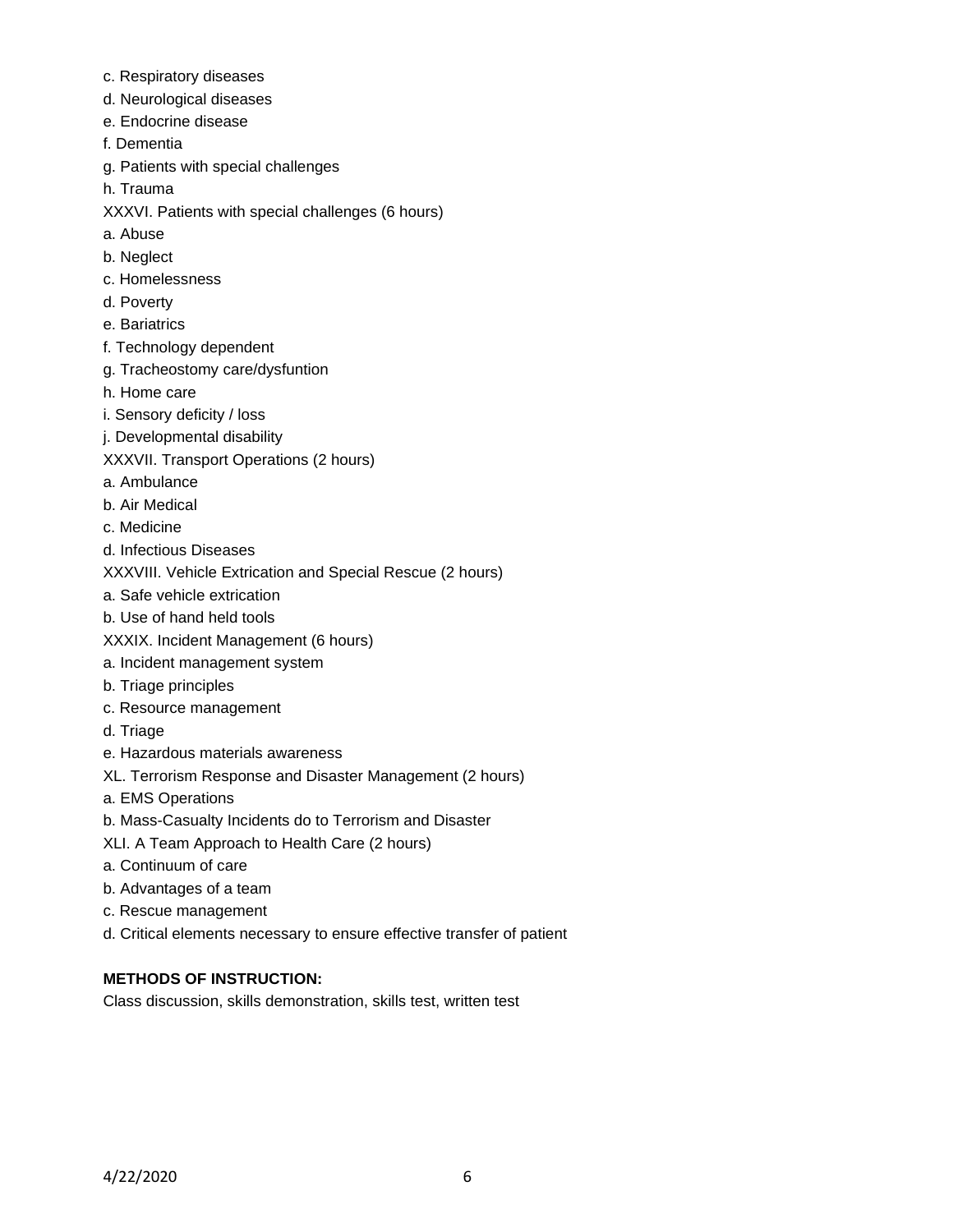## **OUT OF CLASS ASSIGNMENTS:**

Required Outside Hours: 30

Assignment Description:

Writing assignments: Each student or group of students write one or two paragraphs on one illness and one injury that could directly affect this a chosen organ/structure. What would they expect to see?

Required Outside Hours: 30

Assignment Description: After a distribution of a body diagram drawn on an 8.5 ? 11-inch piece of paper. Using a prepared list of terms (such as directional terms), have students write the number of the term on the corresponding area of the diagram.

Required Outside Hours: 30

Assignment Description:

Provide each student with a research article based on a neurologic disease in the infant, child, or adult population. The student should read the article and write a one-paragraph summary to present to the class during this topic discussion.

### **METHODS OF EVALUATION:**

Writing assignments Percent of total grade: 25.00 %

Written patient assessments Written reports Final written exam 80% or greater

Skill demonstrations

Percent of total grade: 50.00 %

Class Performance/s; Field Work; Performance Exams

Objective examinations

Percent of total grade: 25.00 %

Objective Final Exam to be graded by instructor using AAOS standards.

### **Recommended Representative Textbooks**

AAOS ( American Academy of Orthopedic Surgeons) . Emergency Care & Transport of sick and Injured . Jones and Bartlett Learning ,2020.

Students also have access to the Emergency Care & Transport of sick and Injured Portal for student lab manual access.

ISBN: 9781284080179 Reading Level of Text, Grade: 12